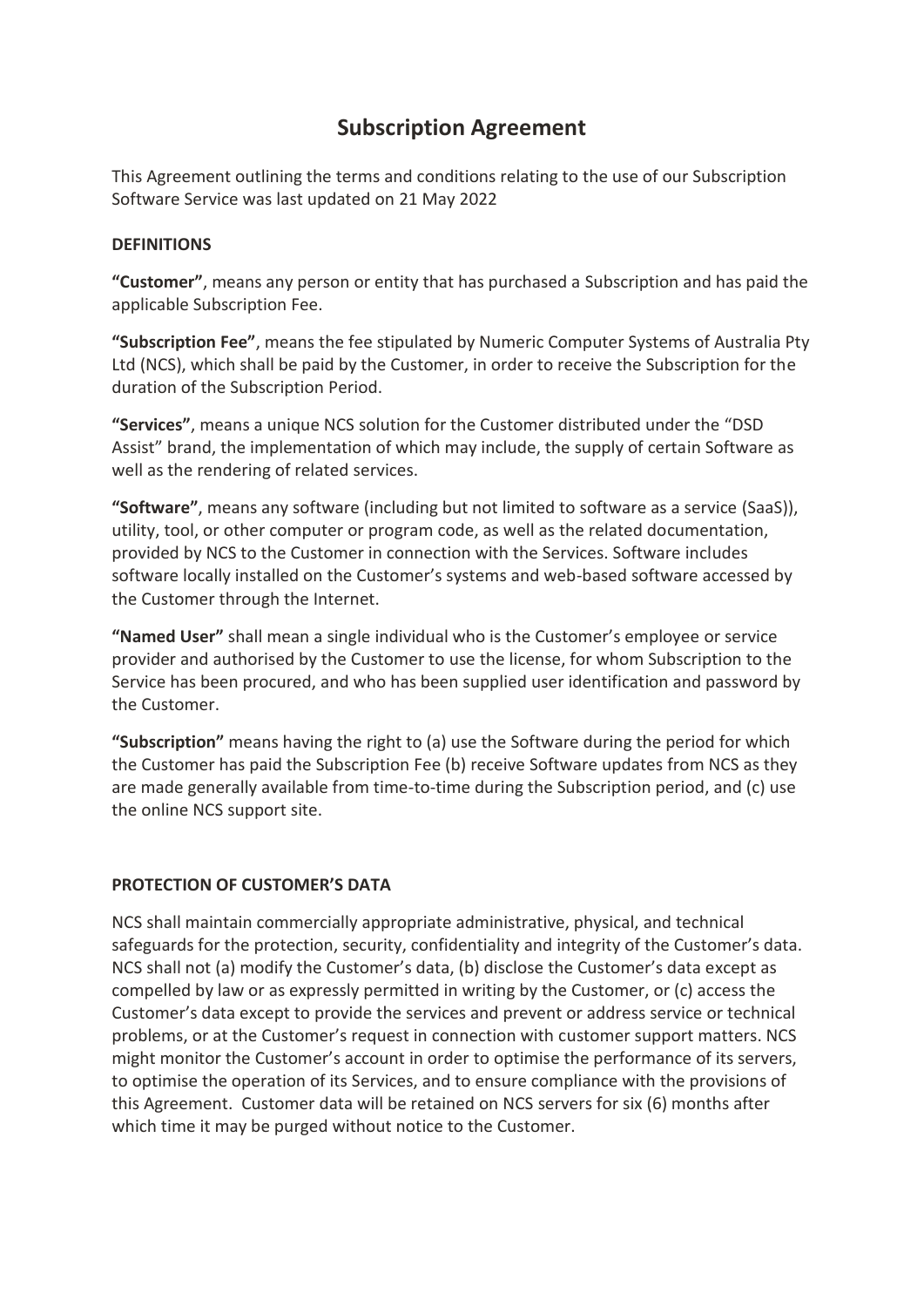## **CUSTOMER'S RESPONSIBILITIES**

The Customer shall (i) be responsible for the Customer's Named Users' compliance with this Agreement, (ii) be responsible for the accuracy, quality and legality of the Customer's data and of the means by which the Customer acquired that data, (iii) use commercially reasonable efforts to prevent unauthorised access to or use of the Services, and notify us promptly of any such unauthorised access or use, and (iv) use the Services only in accordance with the terms of this Agreement and applicable laws and government regulations. The Customer shall not (a) make the Services available to anyone other than the Customer's Named Users, (b) sell, resell, rent or lease the Services, (c) use the Services to store or transmit infringing, libellous, or otherwise unlawful or tortious material, or to store or transmit material in violation of third-party privacy rights, (d) use the Services to store or transmit malicious code, (e) interfere with or disrupt the integrity or performance of the Services or third-party data contained therein, or (f) attempt to gain unauthorised access to the Services or their related systems or networks.

## **GRANT OF LICENSE**

Subject to the limitations and restrictions provided in this Agreement, NCS grants the Customer a limited, non-exclusive, non-sub-licensable, non-transferable, license to install and use the Software provided to the Customer in connection with the Services in accordance with this Agreement. This Agreement does not convey to the Customer any interest in or title to the Software, but only limited rights to use the Software solely in accordance with the terms and conditions of this Agreement.

#### **MOBILE APPS**

NCS provides native mobile applications that allow the Customer to access NCS web-based software on Android or Apple devices.

Mobile devices must be purchased separately and are not included in the Customer's Subscription. These mobile apps may incur data charges with the Customer's wireless carrier, including roaming charges where applicable. NCS mobile apps may collect technical data, including information about application crashes and usage statistics, and may use certain third party libraries or modules. Any such mobile apps offered by NCS shall constitute part of the Software, and as such their usage is subject to the terms and conditions of this Agreement.

Once the Customer's Subscription to the NCS web-based software expires and is not renewed, all the NCS mobile apps installed on devices of the Customer's Named Users will be disconnected from the NCS web-based software.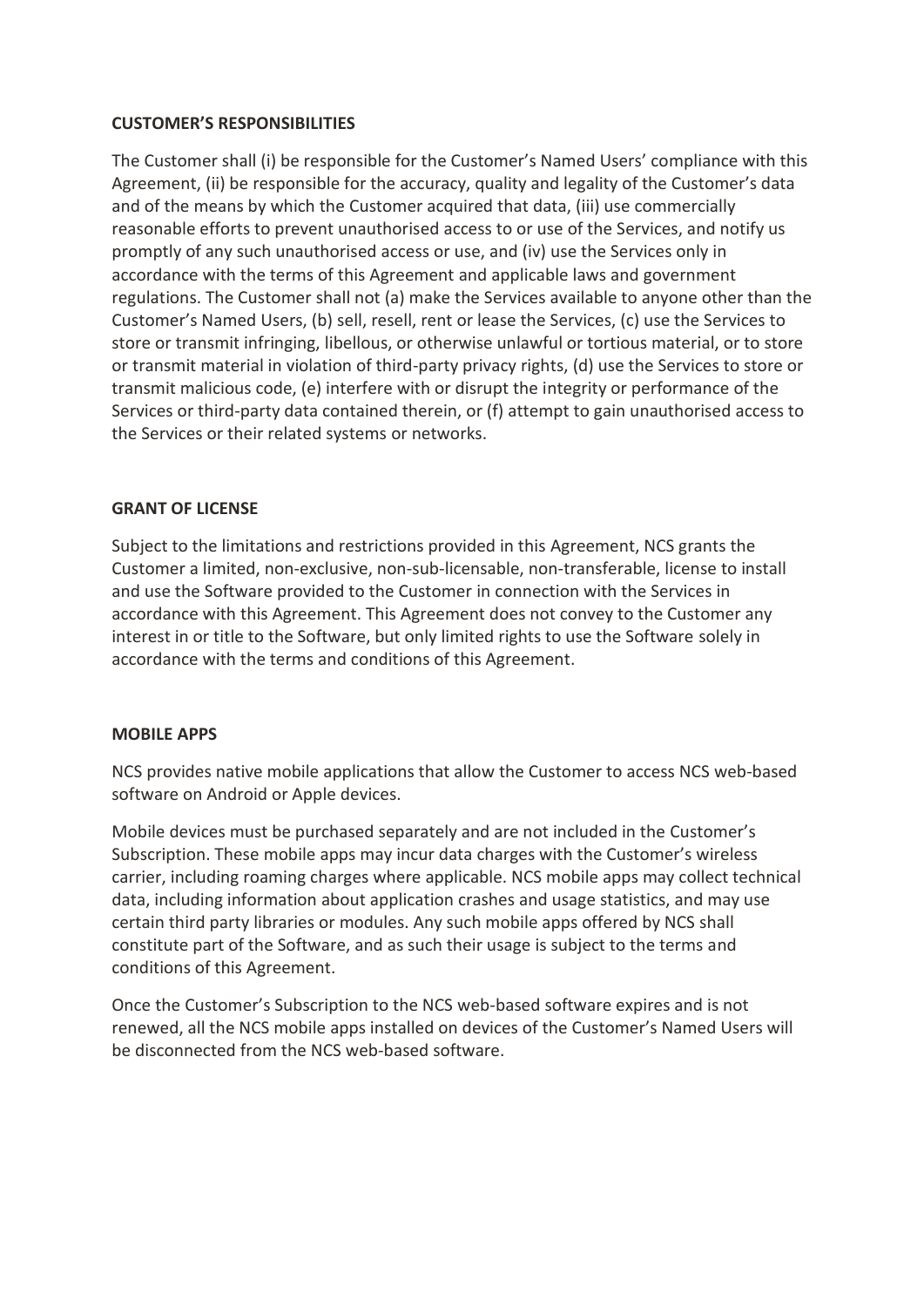## **CHANGES TO THE SITE AND SOFTWARE**

NCS shall have the right at any time to change or discontinue any aspect or feature of the Software and/or Services, including, but not limited to, content, hours of availability, and equipment needed for access or use.

## **INTELLECTUAL PROPERTY RIGHTS**

The Customer acknowledges and agrees that the Software is a proprietary product of NCS, protected under national and international intellectual property laws. The Customer further acknowledges and agrees that any and all rights, titles, and interests in and to the Software, including associated intellectual property rights, any patents, patent applications, copyrighted material and trade secrets, and all copies, revisions, modifications, updates and/or upgrades thereto, and all derivative works thereof, whether made by NCS, the Customer or on behalf of NCS or the Customer, shall remain the sole and exclusive property of NCS.

## **TERMINATION**

The terms and conditions contained in this Agreement, and the license terms are effective until the Subscription is terminated. The Customer's rights under this Agreement will terminate automatically without notice from us if the Customer fails to comply with the terms of this Agreement. Upon the termination of the Subscription the Customer shall cease all use of the Software and destroy all copies, full or partial, of the Software.

#### **DATA RETENTION**

Unless specific alternative provisions are made, transactional data held within the NCS webbased software may be subject to purging six months after its creation

#### **DISCLAIMER OF WARRANTIES**

The Customer acknowledges and understands that the Software licensed is provided to the Customer "as is" without any warranties whatsoever concerning the installation, use or performance of the software. NCS expressly disclaims, and the Customer hereby expressly waives all other warranties, whether express or implied, including warranties of merchantability, fitness for a particular purpose, non-infringement, system integration, noninterference, accuracy, reliability and quality of the Software. NCS do not warrant that the Software will meet the Customer's requirements or that the operation of the Software will be uninterrupted or error-free.

**LIMITATION OF LIABILITY**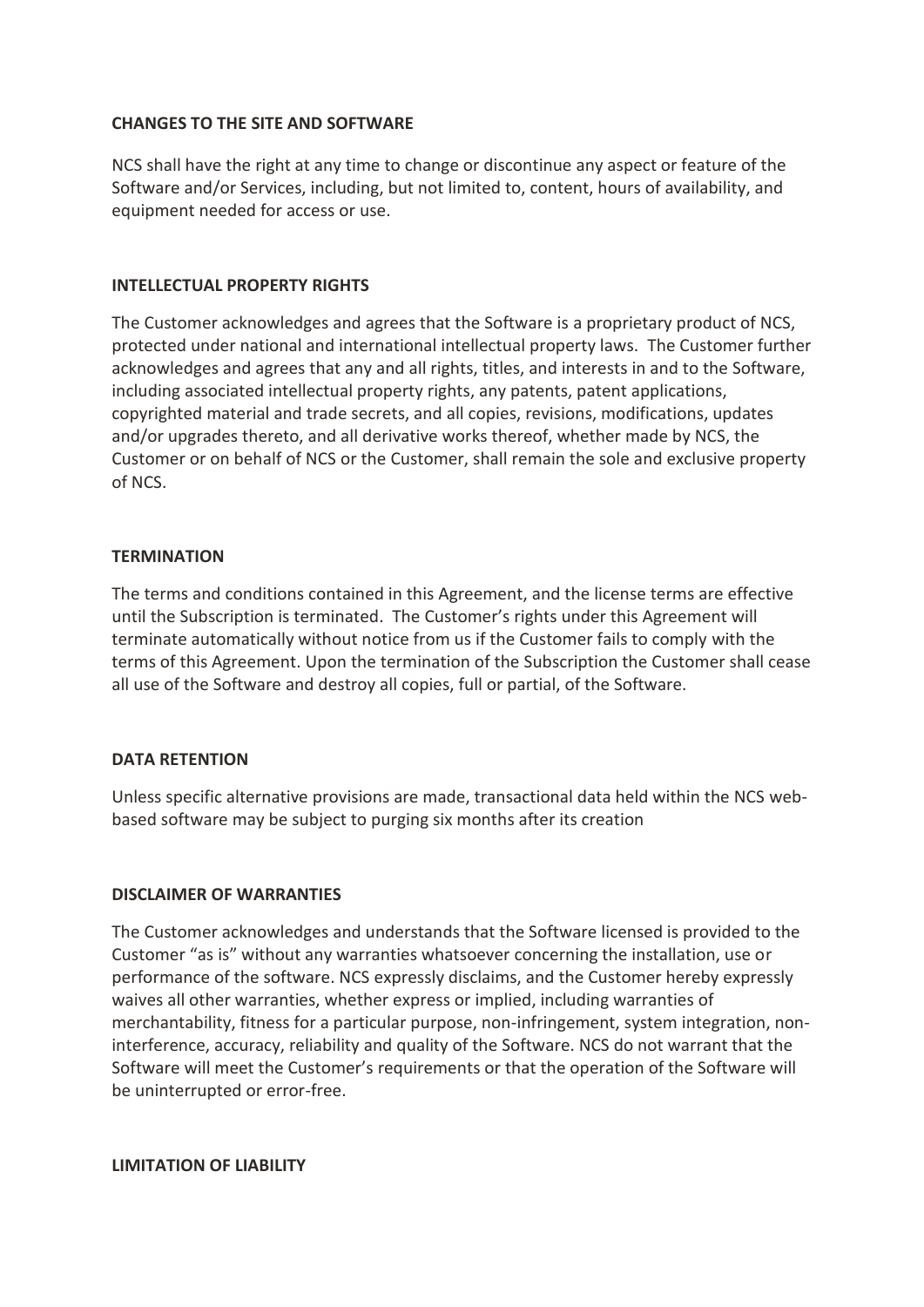NCS is not liable for direct, indirect, incidental, consequential, special, punitive, exemplary, or any other damages (including, without limitation, legal fees) (collectively, the "Damages"), arising out of the Customer's use or inability to use the Software. By way of example and not of limitation, NCS is not liable for Damages for: (i) loss of revenue, anticipated profits, business, savings, goodwill or data, (ii) any failure of performance, error, omission, denial of service attack, interruption, deletion, defect, delay in operation or transmission, computer virus, communication line failure, and (iii) third party theft of, destruction of, unauthorised access to, alteration of, or use of the Customer's information, equipment, or property. The Customer specifically acknowledges and agrees that NCS is not liable for the conduct of and information supplied by other site users or third parties (including, without limitation, defamatory, offensive or illegal conduct) and that the risk of injury from the foregoing rests entirely with the Customer.

Notwithstanding the above, if NCS is found to be liable by a final judicial ruling, NCS' liability to the Customer or to any third party shall be limited to the sums actually paid by the Customer to NCS in connection with the Software and/or the Services.

The Customer shall indemnify, defend, and hold NCS harmless from and against all Damages and liabilities that arise from a third party's claim resulting from the Customer's use of the services by violation of this Agreement or from any violation caused by the Customer of applicable law.

#### **USE OF NAME AND LOGO**

NCS may use the Customer name or business logo for marketing purposes at places as may be deemed appropriate. All Protection of Customer Data provisions remain in effect such that no details of Customer business processes would be disclosed.

#### **LINKS**

NCS' website and Software may contain links to external websites or software services that are not within NCS' control. If the Customer decides to use any of these external links, the Customer will be connected to a site or service not covered by this Agreement. NCS is not responsible for the privacy, security practices or content of such websites.

#### **JURISDICTION**

This Agreement shall be governed by and construed in accordance with the laws of the State of New South Wales, Australia. The parties to this Agreement submit to the exclusive jurisdiction of the Court of New South Wales, Australia.

#### **ACCEPTANCE**